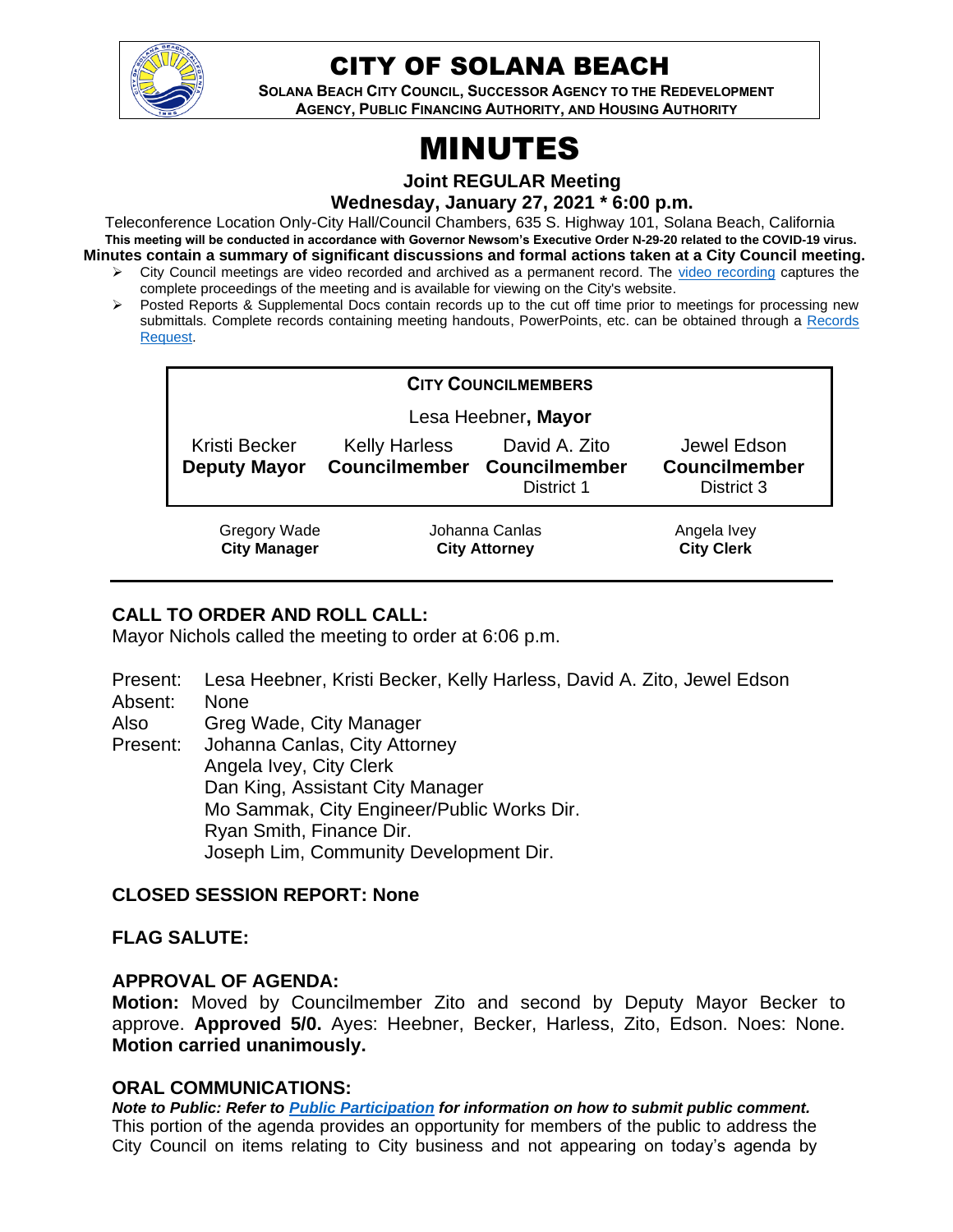having submitted written comments for the record to be filed with the record or by registering to join the virtual meeting online to speak live, per the Public Participation instructions on the Agenda.

Comments relating to items on this evening's agenda are taken at the time the items are heard. Pursuant to the Brown Act, no action shall be taken by the City Council on public comment items. Council may refer items to the City Manager for placement on a future agenda. The maximum time allotted for each speaker is THREE MINUTES (SBMC 2.04.190).

Peggy Walker, San Diego Alliance for Drug Free Alliance, spoke about Solana Beach being highlighted by the San Diego County Tobacco Control Coalition (TCC) for its leadership and tobacco policies over the years and its more recent passage of the City's comprehensive ban on the sale of flavored tobacco products making the Solana Beach the second city in the County in 2020 to pass a flavor ban, a TCC assessment showing smoking and vaping continued to be a nuisance and health problem in multi-unit housing (MUH), smoke-free MUH being a major health and equity priority for San Diego County and the state, San Dieguito Alliance and TCC continued suggestion of smoke-free language or policy and city housing element updates, the City of Del Mar having recently instructed its planning department to look into establishing such a policy, and requested that Solana Beach consider doing so as well.

Trevor Baily introduced himself as an SDSU student it the entrepreneurship program and a partner in a startup company called Shore Cubby to solve the problem of securing valuables for beach goers and surfers with developing a digital locker system that could be placed near the beach, paid by the hour.

#### **COUNCIL COMMUNITY ANNOUNCEMENTS / COMMENTARY:**

*An opportunity for City Council to make brief announcements or report on their activities. These items are not agendized for official City business with no action or substantive discussion.* 

#### **A. CONSENT CALENDAR:** (Action Items) (A.1. - A.5.)

*Note to Public: Refer to Public Participation for information on how to submit public comment.*  Items listed on the Consent Calendar are to be acted in a single action of the City Council unless pulled for discussion.

Any member of the public may address the City Council on an item of concern by submitting written correspondence for the record to be filed with the record or by registering to join the virtual meeting online to speak live, per the Public Participation instructions on the Agenda. The maximum time allotted for each speaker is THREE MINUTES (SBMC 2.04.190).

Those items removed from the Consent Calendar by a member of the Council will be trailed to the end of the agenda, while Consent Calendar items removed by the public will be discussed immediately after approval of the Consent Calendar.

#### **A.1. Register Of Demands.** (File 0300-30)

Recommendation: That the City Council

1. Ratify the list of demands for December 12, 2020 – January 8, 2021.

#### [Item A.1. Report \(click here\)](https://solanabeach.govoffice3.com/vertical/Sites/%7B840804C2-F869-4904-9AE3-720581350CE7%7D/uploads/Item_A.1._Report_(click_here)_1-27-21_O.pdf)

**Motion:** Moved by Councilmember Edson and second by Councilmember Harless to approve. **Approved 5/0.** Ayes: Heebner, Becker, Harless, Zito, Edson. Noes: None. **Motion carried unanimously.**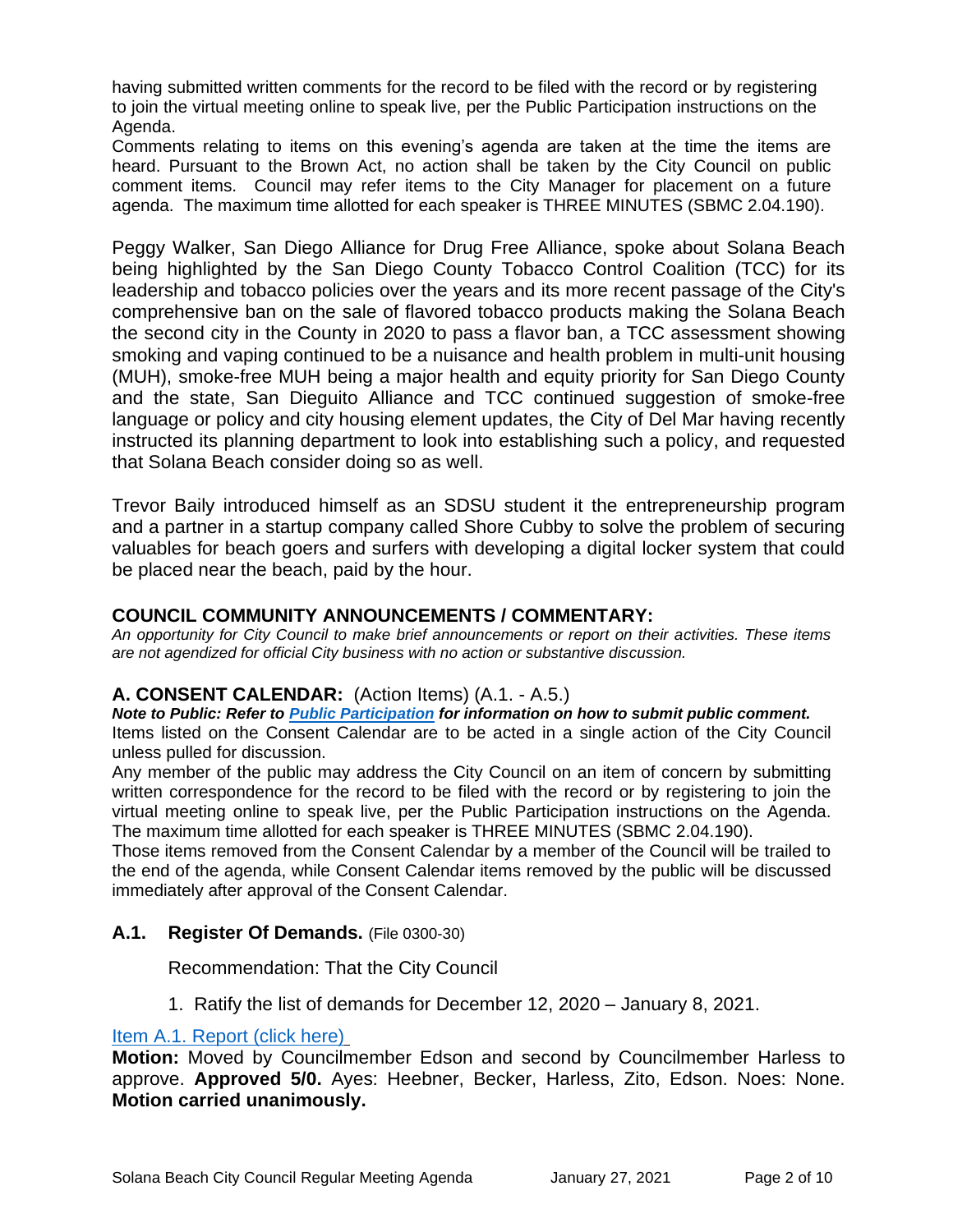# **A.2. General Fund Budget Adjustments fo Fiscal Year 2020-2021.** (File 0330-30)

Recommendation: That the City Council

1. Receive the report listing changes made to the Fiscal Year 2020-2021 General Fund Adopted Budget.

#### [Item A.2. Report \(click here\)](https://solanabeach.govoffice3.com/vertical/Sites/%7B840804C2-F869-4904-9AE3-720581350CE7%7D/uploads/Item_A.2._Report_(click_here)_1-27-21_O.pdf)

**Motion:** Moved by Councilmember Edson and second by Councilmember Harless to approve. **Approved 5/0.** Ayes: Heebner, Becker, Harless, Zito, Edson. Noes: None. **Motion carried unanimously.**

#### **A.3. Replacement Vehicle for the Marine Safety Department.** (File 0370-26)

Recommendation: That the City Council

1. Approve **Resolution 2021-011** awarding and authorizing the purchase of a replacement vehicle for the Marine Safety Department.

#### [Item A.3. Report \(click here\)](https://solanabeach.govoffice3.com/vertical/Sites/%7B840804C2-F869-4904-9AE3-720581350CE7%7D/uploads/Item_A.3._Report_(click_here)_1-27-21_O.pdf)

*Posted Reports & Supplemental Docs contain records up to the cut off time, prior to the start of the meeting, for processing new submittals. The final official record containing handouts, PowerPoints, etc. can be obtained through a Records Request to the City Clerk's Office.*

**Motion:** Moved by Councilmember Edson and second by Councilmember Harless to approve. **Approved 5/0.** Ayes: Heebner, Becker, Harless, Zito, Edson. Noes: None. **Motion carried unanimously.**

#### **A.4. State Parks Shoreline Erosion Protection Grant Application.** (File 0610-12)

Recommendation: That the City Council

1. Adopt **Resolution 2021-009** authorizing submittal of a Shoreline Erosion Protection Grant application to the State of California Department of Parks and Recreation, Division of Boating and Waterways and authorizing the City Manager to act on behalf of the City of Solana Beach, in consultation with the City Attorney, to negotiate and execute all agreements and amendments necessary to comply with the State Parks, Division of Boating and Waterways grant requirements.

#### [Item A.4. Report \(click here\)](https://solanabeach.govoffice3.com/vertical/Sites/%7B840804C2-F869-4904-9AE3-720581350CE7%7D/uploads/Item_A.4._Report_(click_here)_1-27-21_O.pdf)

*Posted Reports & Supplemental Docs contain records up to the cut off time, prior to the start of the meeting, for processing new submittals. The final official record containing handouts, PowerPoints, etc. can be obtained through a Records Request to the City Clerk's Office.*

**Motion:** Moved by Councilmember Edson and second by Councilmember Harless to approve. **Approved 5/0.** Ayes: Heebner, Becker, Harless, Zito, Edson. Noes: None. **Motion carried unanimously.**

# **A.5. Adjustments to the Current Fiscal Year (FY) 2020/2021 Seasonal/Temporary Salary Schedule.** (File 0520-10)

Recommendation: That the City Council

1. Adopt **Resolution 2021-010** approving Salary Adjustments to the FY 2020- 2021 Part-Time/Temporary/Seasonal Salary Schedule and authorizing the City Manager to make any subsequent changes to the Salary Schedule in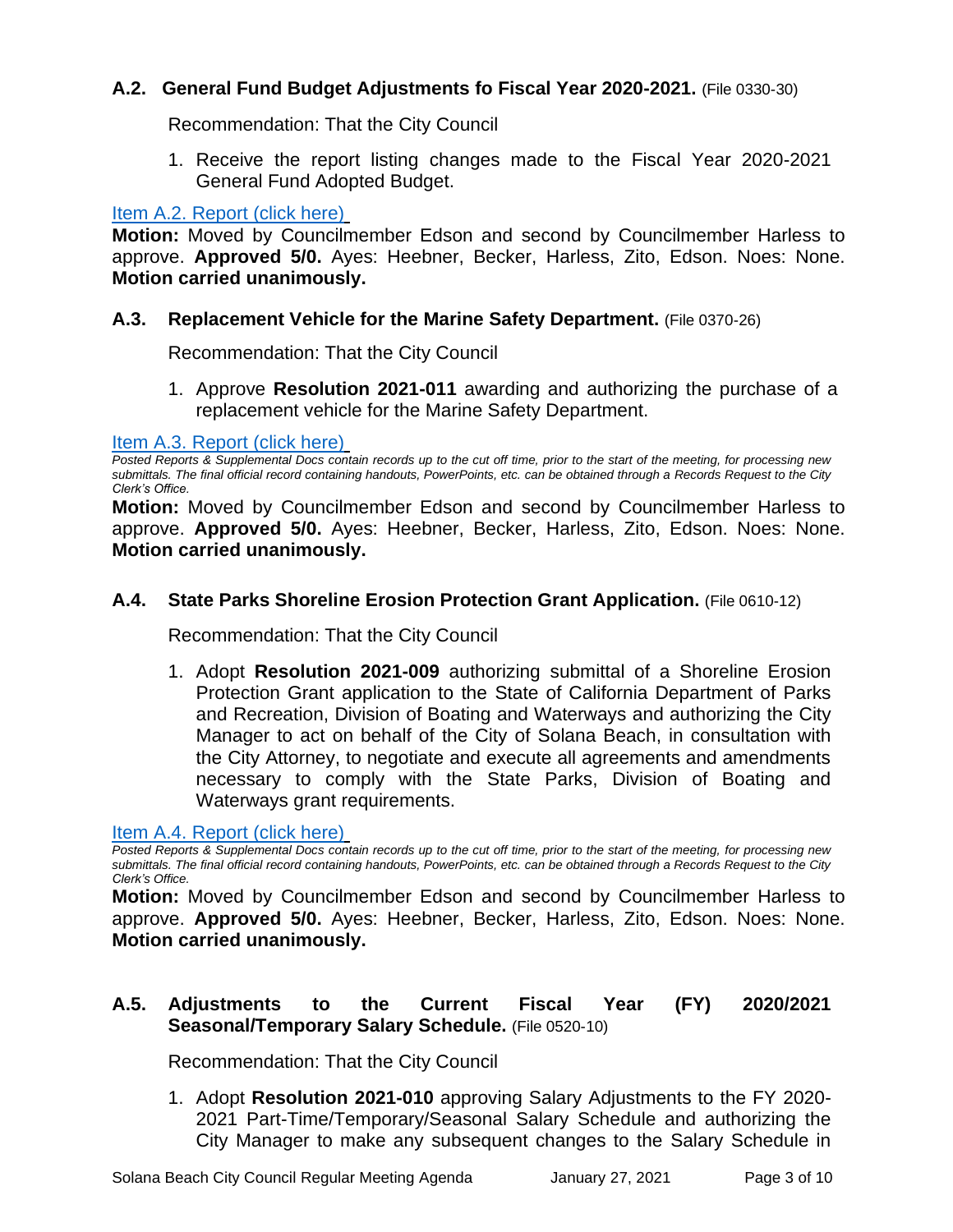#### accordance with applicable laws.

#### [Item A.5. Report \(click here\)](https://solanabeach.govoffice3.com/vertical/Sites/%7B840804C2-F869-4904-9AE3-720581350CE7%7D/uploads/Item_A.5._Report_(click_here)_1-27-21_O.pdf)

*Posted Reports & Supplemental Docs contain records up to the cut off time, prior to the start of the meeting, for processing new submittals. The final official record containing handouts, PowerPoints, etc. can be obtained through a Records Request to the City Clerk's Office.*

**Motion:** Moved by Councilmember Edson and second by Councilmember Harless to approve. **Approved 5/0.** Ayes: Heebner, Becker, Harless, Zito, Edson. Noes: None. **Motion carried unanimously.**

#### **B. PUBLIC HEARINGS:** (B.1. – B.2.)

*Note to Public: Refer to Public Participation for information on how to submit public comment.* 

Any member of the public may address the City Council on an item of concern by submitting written correspondence for the record to be filed with the record or by registering to join the virtual meeting online to speak live, per the Public Participation instructions on the Agenda. The maximum time allotted for each speaker is THREE MINUTES (SBMC 2.04.190).

An applicant or designee(s) for a private development/business project, for which the public hearing is being held, is allotted a total of fifteen minutes to speak, as per SBMC 2.04.210. A portion of the fifteen minutes may be saved to respond to those who speak in opposition. All other speakers have three minutes each.

After considering all of the evidence, including written materials and oral testimony, the City Council must make a decision supported by findings and the findings must be supported by substantial evidence in the record.

### **B.1. Public Hearing: 514 Canyon Dr., Applicant: Ewing, Case: 17-19-13 DRP/SDP.** (File 0600-40)

The proposed project meets the minimum zoning requirements under the SBMC, may be found to be consistent with the General Plan and may be found, as conditioned, to meet the discretionary findings required as discussed in this report to approve a DRP and an administrative SDP. Therefore, Staff recommends that the City Council:

- 1. Conduct the Public Hearing: Open the Public Hearing, Report Council Disclosures, Receive Public Testimony, and Close the Public Hearing.
- 2. Find the project exempt from the California Environmental Quality Act pursuant to Section 15303 of the State CEQA Guidelines; and
- 3. If the City Council makes the requisite findings and approves the project, adopt **Resolution 2021-006** conditionally approving a DRP and SDP to demolish the existing residence and construct a replacement two-story, single-family residence with an 449 square foot attached garage, and perform associated site improvements at 514 Canyon Drive, Solana Beach.

#### [Item B.1. Report \(click here\)](https://solanabeach.govoffice3.com/vertical/Sites/%7B840804C2-F869-4904-9AE3-720581350CE7%7D/uploads/Item_B.1._Report_(click_here)_1-27-21_O.pdf)

*Posted Reports & Supplemental Docs contain records up to the cut off time, prior to the start of the meeting, for processing new submittals. The final official record containing handouts, PowerPoints, etc. can be obtained through a Records Request to the City Clerk's Office.*

Corey Andrews, Principal Planner, presented a PowerPoint (on file).

Mayor Heebner opened the public hearing.

Council disclosures.

Solana Beach City Council Regular Meeting Agenda January 27, 2021 Page 4 of 10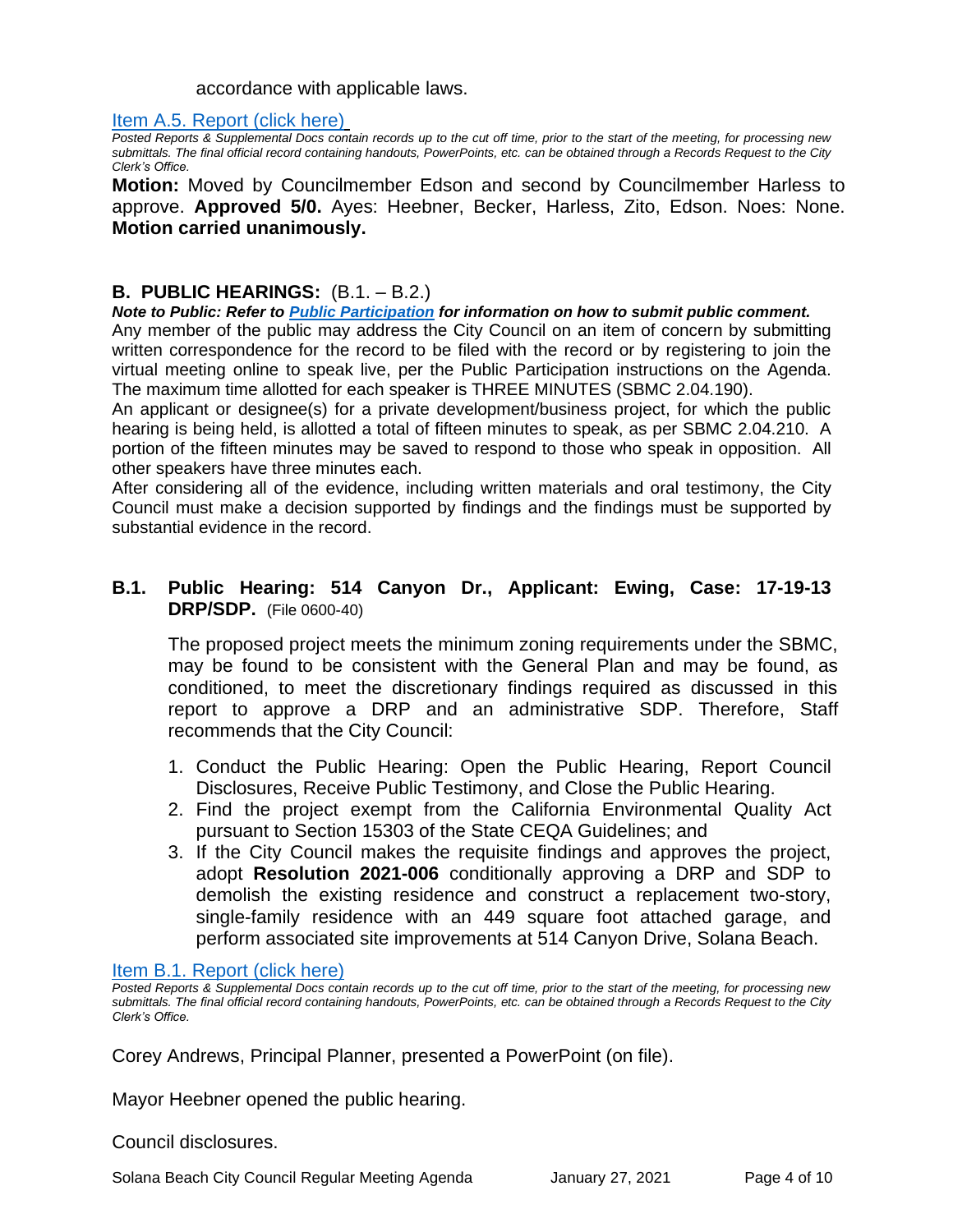**Motion:** Moved by Councilmember Harless and second by Councilmember Edson to close the public hearing. **Approved 5/0.** Ayes: Heebner, Becker, Harless, Zito, Edson. Noes: None. **Motion carried unanimously.**

Council discussed the scale bulk and mass of the glass enclosure, the two glass towers at the Southwest corner of the dwelling and second story of the westerly portion of the glass tower remaining transparent, lowering the most westerly tower to 309 MSL and lowering the portion further back to 311 and six inches MSL, the compatibility with topography, vegetation and colors of the natural environment, removing the far left portion of the stair landing tower reflected in story poles 11, 12, 16 and 17, eliminating the pavers in the right-of-way, scaling down the westerly portion, restricting the height of the 11 icee blue podocarpus in the west side yard to the legal fence height, and reducing the ceiling height in the office.

**Motion:** Moved by Mayor Heebner and second by Deputy Mayor Becker to approve the recommended action with additional modifications to eliminate the pavers in the required ten-feet decomposed granite, limit podocarpus plantings in the west side yard to legal fence height, that the two glass towers at the Southwest corner of the dwelling be modified by lowering the most westerly tower to 309 MSL and lowering the portion further back to 311 and six inches MSL. **Approved 5/0.** Ayes: Heebner, Becker, Harless, Zito, Edson. Noes: None. **Motion carried unanimously.**

### **B.2. Public Hearing: 520 North Cedros Ave., Applicants: Murphy, Case: DRP19-009/SDP19-010.** (File 0600-40)

The proposed project meets the minimum zoning requirements under the SBMC, may be found to be consistent with the General Plan and may be found, as conditioned, to meet the discretionary findings required as discussed in this report to approve a DRP and SDP. Therefore, Staff recommends that the City Council:

- 1. Conduct the Public Hearing: Open the Public Hearing, Report Council Disclosures, Receive Public Testimony, and Close the Public Hearing.
- 2. Find the project exempt from the California Environmental Quality Act pursuant to Section 15303 of the State CEQA Guidelines; and
- 3. If the City Council makes the requisite findings and approves the project, adopt **Resolution 2021-005** conditionally approving a DRP and SDP to demolish an existing single-family residence, construct a replacement twostory, single-family residence with a two-car garage, and perform associated site improvements at 520 North Cedros Avenue, Solana Beach.

[Item B.2. Report \(click here\)](https://solanabeach.govoffice3.com/vertical/Sites/%7B840804C2-F869-4904-9AE3-720581350CE7%7D/uploads/Item_B.2._Report_(click_here)_1-27-21_O.pdf)

[Item B.2. Staff Report Update 1 \(updated 1-27 at 2:45pm\)](https://solanabeach.govoffice3.com/vertical/Sites/%7B840804C2-F869-4904-9AE3-720581350CE7%7D/uploads/Item_B.2._Staff_Report_Update_1_-_O(1).pdf) [Item B.2. Supplemental Docs \(updated 1-26 at 10:45am\)](https://solanabeach.govoffice3.com/vertical/Sites/%7B840804C2-F869-4904-9AE3-720581350CE7%7D/uploads/Item_B.2._Supplemental_Docs_(upd._1-26_at_930am)_-_O.pdf)

Greg Wade, City Manager, introduced the item.

Councilmember Zito recused from this item due to owning property within 500 ft. of this property.

*Posted Reports & Supplemental Docs contain records up to the cut off time, prior to the start of the meeting, for processing new submittals. The final official record containing handouts, PowerPoints, etc. can be obtained through a Records Request to the City Clerk's Office.*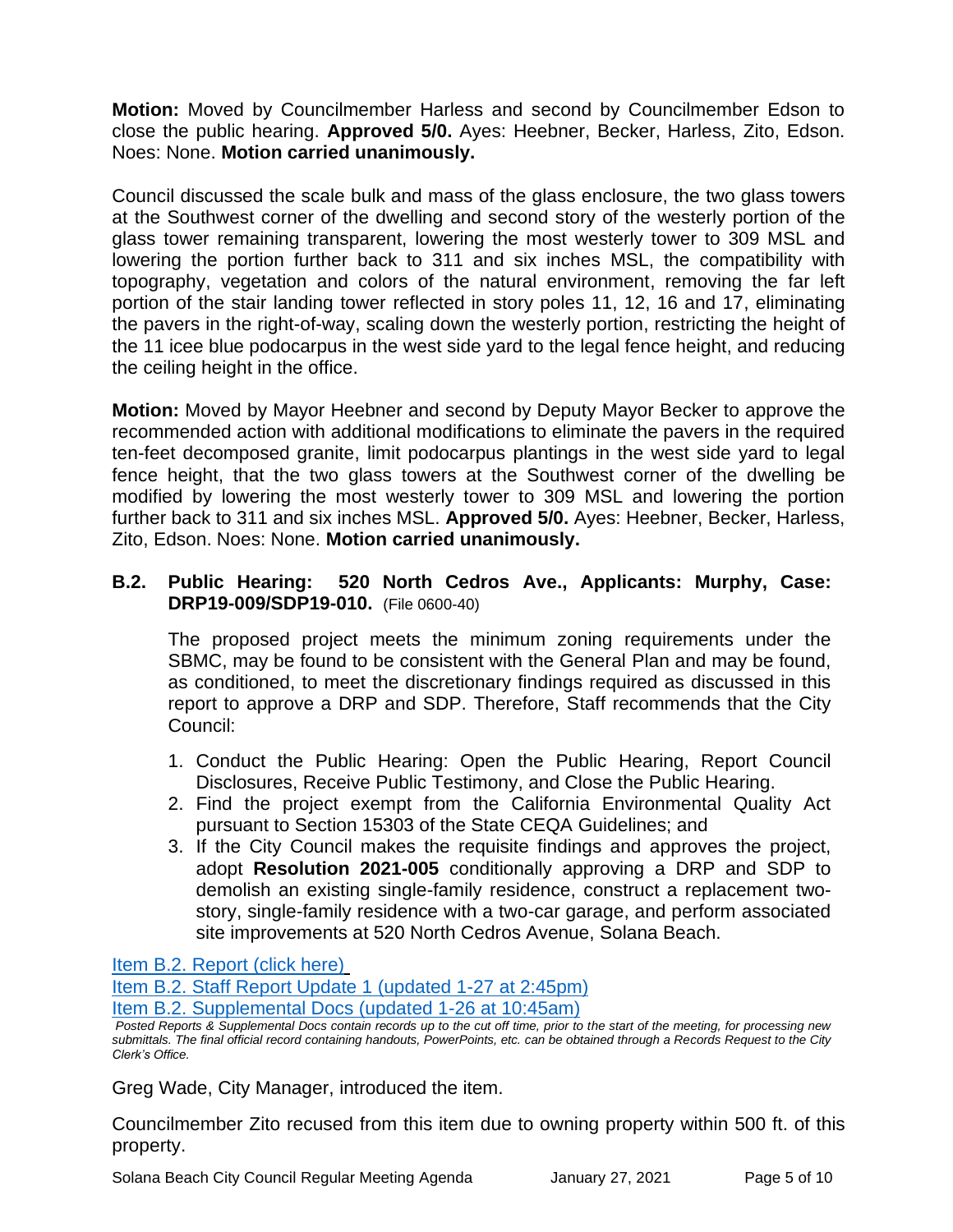Katie Benson, Sr. Planner, presented a PowerPoint (on file).

Mayor Heebner opened the public hearing.

Council disclosures.

John Murphy, applicant, said that he and his wife were long term residents and live in the neighborhood.

Brian Church, architect, spoke about the traditional architectural style, the smaller 2<sup>nd</sup> floor to minimize the massing of the structure, the 2<sup>nd</sup> floor windows being directed towards the street and all other  $2<sup>nd</sup>$  story windows were smaller and faced to the back and sides of the house, solar panels will be hidden, and the landscaping.

**Motion:** Moved by Councilmember Harless and second by Deputy Mayor Becker to close the public hearing. **Approved 4/0/1.** Ayes: Heebner, Becker, Harless, Edson. Noes: None. Absent: Zito (recused) Motion carried.

Council discussed the fence location behind the DG (decomposed granite) lying within the yard and planning the removal of the tree around the bird nesting season.

**Motion:** Moved by Councilmember Harless and second by Councilmember Edson to approve. **Approved 4/0/1.** Ayes: Heebner, Becker, Harless, Edson. Noes: None. Absent: Zito (recused) Motion carried.

Mayor Heebner recessed the meeting at 7:32 p.m. for a break and reconvened at 7:40 p.m.

# **C. STAFF REPORTS: (C.1. – C.2.)**

*Note to Public: Refer to Public Participation for information on how to submit public comment.*  Any member of the public may address the City Council on an item of concern by submitting written correspondence for the record to be filed with the record or by registering to join the virtual meeting online to speak live, per the Public Participation instructions on the Agenda. The maximum time allotted for each speaker is THREE MINUTES (SBMC 2.04.190).

**C.1. 2021 Annual Citizen Commission Appointments & Climate Action Jr. Member(s) Discussion.** (File 0120-06)

Recommendation: That the City Council

Greg Wade, City Manager, introduced the item.

Angela Ivey, City Clerk, displayed a worksheet (on file) for Commission appointments.

1. Appoint three (3) members to the **Budget and Finance** Commission nominated/appointed by individual members (Mayor, Councilmembers Zito and Edson) for two-year terms.

**Motion**: Councilmember Edson moved and second by Councilmember Zito to approve the reappointments of Kevin (Ed) Murphy (Zito), Jeff Lyle (Edson) and Jolene Koester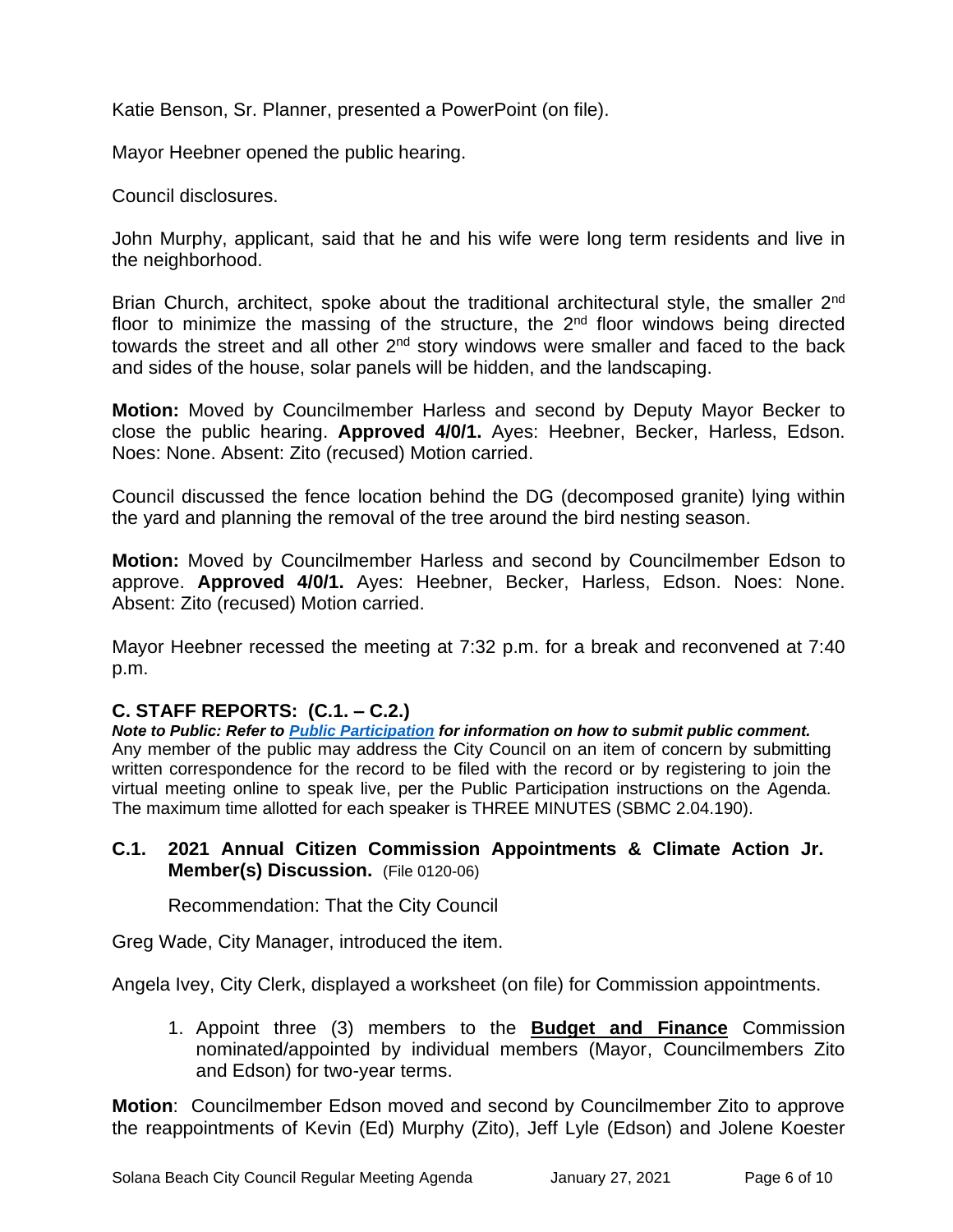(Heebner) Budget & Commission for terms expiring January 2023. **Approved 5/0.** Ayes: Heebner, Becker, Harless, Zito, Edson. Noes: None. **Motion carried unanimously.**

3. Appoint four (4) members to the **Parks and Recreation** Commission nominated/appointed by *Council-at-large* for two-year terms.

**Motion:** Councilmember Edson moved and second by Councilmember Harless to approve the reappointments of Danielle King as nominated by Councilmember Harless, Valeri Paul as nominated by Deputy Mayor Becker, Sandra Hutton as nominated by Councilmember Zito, and appointment of Liz Marucheau as nominated by Councilmember Edson to the Parks & Recreation Commission for terms expiring January 2023. **Approved 5/0**. Ayes: Heebner, Becker, Harless, Zito, Edson. Noes: None. **Motion carried unanimously.**

4. Appoint three (3) members to the **Public Arts** Commission nominated/appointed by *Council-at-large* for two-year terms.

**Motion:** Councilmember Edson moved and second by Deputy Mayor Becker to approve the reappointment of Deborah Sweet as nominated by Mayor Heebner, appointment of Halle Shilling as nominated by Councilmember Harless, and appointment of Sharon Perkowski as nominated by Councilmember Edson to the Public Arts Commission for terms expiring January 2023. **Approved 5/0**. Ayes: Heebner, Becker, Harless, Zito, Edson. Noes: None. **Motion carried unanimously.**

5. Appoint three (3) members to the **View Assessment** Commission appointed by individual Councilmembers (Mayor and Deputy Mayor Becker and Councilmember Edson) for two-year terms.

**Motion:** Councilmember Edson moved and second by Deputy Mayor Becker to approve the reappointments of Bob Moldenhauer by Mayor Heebner, Paul Bishop by Councilmember Edson, and Matthew Cohen by Councilmember Becker to the View Assessment Commission for terms expiring January 2023. **Approved 5/0**. Ayes: Heebner, Becker, Harless, Zito, Edson. Noes: None. **Motion carried unanimously.**

- *2.* Appoint three (3) members to the **Climate Action** Commission nominated/appointed by *Council-at-large for the following positions*:
	- *a.* Two (2) *Resident* appointments for two-year terms.
	- *b.* One (1) *Professional* appointment for member of the environmental and/or scientific community (*resident or non-resident*) for a two-year term.
- 6. Discuss criteria for addition of Junior Member(s) on the Climate Action Commission and direct Staff to prepare/finalize an application and a Resolution in accordance therewith.
- 7. Adopt Resolution 2021-018 modifying the composition of the Climate Action Commission membership.

Jonathan Goodmacher spoke in favor of the reappointment of the two existing members of the Climate Action Commission who had reapplied, the appointment of Judy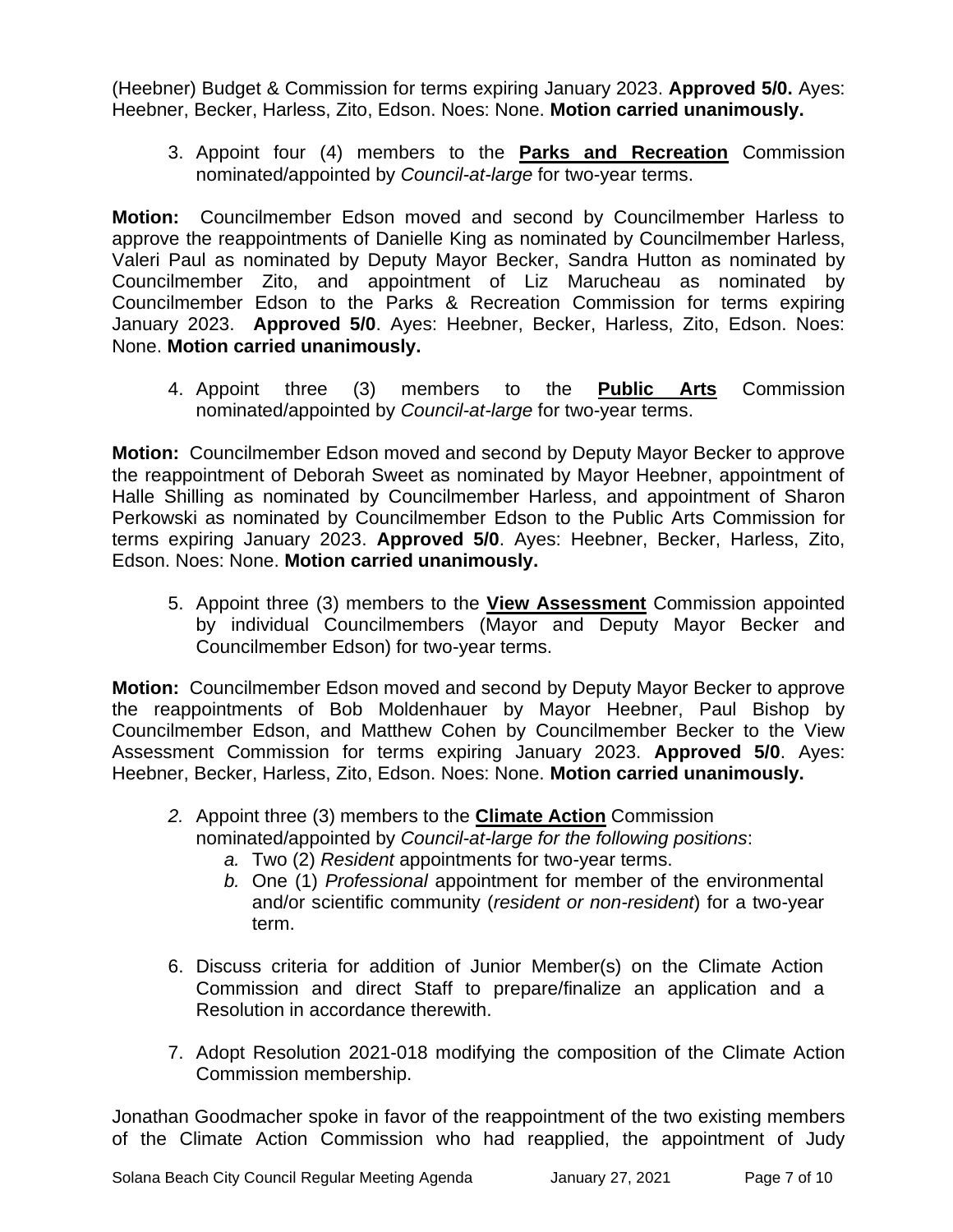Hegenauer in lieu of a Councilmember or professional position, and adding Youth Commissioners to the Commission appointed by the Commission.

Shawna McGarry spoke about her interest in continuing to serve on the Climate Action Commission.

Peter Zahn spoke in favor of the reappointment of the two existing members of the Climate Action Commission, making a position for the appointment of Judy Hegenauer, to utilize the applicants not appointed this time on the Commission's projects, and the establishment of Junior Commissioners.

Council discussed the Climate Action Commission and the importance of maintaining positions for two Councilmembers on the Commission, adding an additional professional category position or replacing/flexing one of those seats with a resident, whether the professional positions were needed any longer, and designating a primary Councilmember with a vote and an alternate, without a vote, to serve.

Deputy Mayor Becker volunteered to step down as a Councilmember designee on the Commission and instead serve as an alternate for Councilmember Zito, and allowing Judy Hegenauer to be appointed in lieu of the second Councilmember position.

Council discussed the Junior Commission Member option, support for them to be Solana Beach residents but not required, opening the positions to middle school as well as high school residents, permitting the Commission to make the Junior Commission Member appointments as non-voting members, keeping it open to non-residents depending on the number of applicants, prioritizing resident students, allowing a limited number of middle school students, and making appointments for one-year terms by the Climate Action Commission members.

Greg Wade, City Manager, stated that in January of 2017 a resolution was adopted to give Council the flexibility in the two Councilmember positions with an option of appointing a professional or resident in the event that a second Councilmember was not available to serve. He summarized the proposed resolution reflecting the discussion that would have a recital that said, For the two Councilmember appointments, membership shall consist of any of the following: a) two Councilmembers b) one Councilmember and a professional or resident, in the event a second Councilmember is not available, or c) a primary Councilmember and an alternate Councilmember to sit on the commission, should the primary member be unavailable to attend, and adding a recital that would reference up to five Junior Commission Members appointed to the Climate Action Commission who meet the established criteria.

Council and Staff confirmed that the Councilmember positions would now be a primary and an alternate, that both Councilmembers could attend the meeting but with only one would vote.

Mayor Heebner confirmed consensus among Council that all Junior Commission Members would be non-voting residents, with up to one middle-school student, all appointed by the Commission for one-year terms.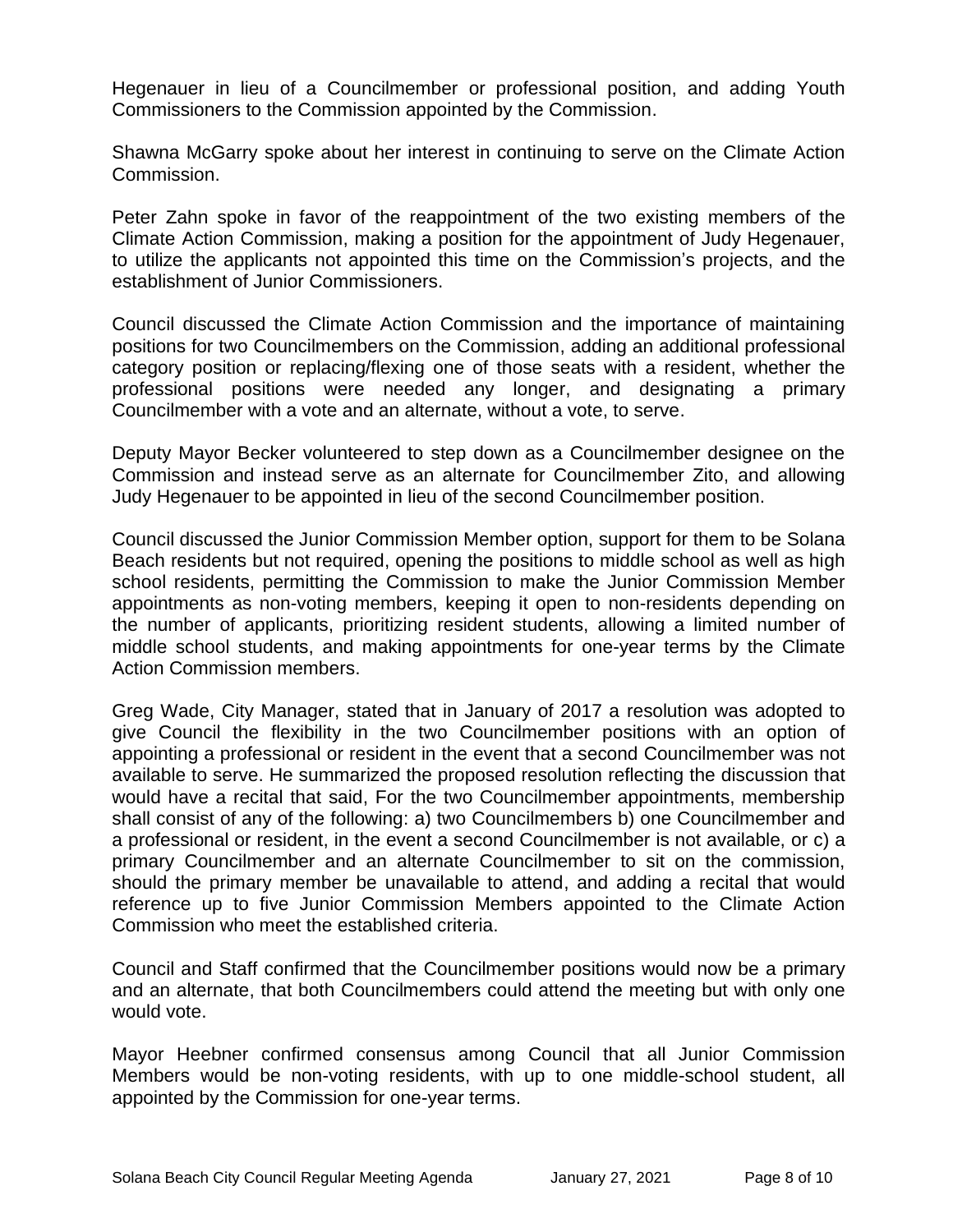**Motion**: Councilmember Zito moved and second by Councilmember Edson to adopt Resolution 2021-018 as modified with respect to the structure of the Climate Action Commission. **Approved 5/0.** Ayes: Heebner, Becker, Harless, Zito, Edson. Noes: None. **Motion carried unanimously.**

Councilmember Edson nominated Judy Hegenauer, Councilmember Harless nominated Peter Zahn, Deputy Mayor Becker nominated Shawna McGarry, and Councilmember Zito nominated Michael McClune, all to the Climate Action Commission.

**Motion**: Councilmember Edson moved and second by Councilmember Harless to approve the appointment of Judy Hegenauer and the reappointments of Peter Zahn, Shawna McGarry, and Michael McClune (professional) to the Climate Action Commission, all for two-year terms. **Approved 5/0.** Ayes: Heebner, Becker, Harless, Zito, Edson. Noes: None. **Motion carried unanimously.**

**Motion**: Mayor Heebner moved and second by Councilmember Zito to appoint Councilmember Dave Zito as the primary Councilmember position and Deputy Mayor Becker as the alternate Councilmember position. **Approved 5/0.** Ayes: Heebner, Becker, Harless, Zito, Edson. Noes: None. **Motion carried unanimously.**

[Item C.1. Report \(click here\)](https://solanabeach.govoffice3.com/vertical/Sites/%7B840804C2-F869-4904-9AE3-720581350CE7%7D/uploads/Item_C.1._Report_(click_here)_1-27-21_O.pdf)

[Item C.1. Staff Report Update](https://solanabeach.govoffice3.com/vertical/Sites/%7B840804C2-F869-4904-9AE3-720581350CE7%7D/uploads/Item_C.1._Staff_Report_Update_No._1.pdf) 1

[Item C.1. Staff Report Update 2](https://solanabeach.govoffice3.com/vertical/Sites/%7B840804C2-F869-4904-9AE3-720581350CE7%7D/uploads/Item_C.1._Staff_Report_Update_No._2.pdf)

[Item C.1. Supplemental Docs \(updated 1-27](https://solanabeach.govoffice3.com/vertical/Sites/%7B840804C2-F869-4904-9AE3-720581350CE7%7D/uploads/Item_C.1._Supplemental_Docs_(upd._1-27_at_1230pm)_-_O.pdf) at 12:30pm)

*Posted Reports & Supplemental Docs contain records up to the cut off time, prior to the start of the meeting, for processing new submittals. The final official record containing handouts, PowerPoints, etc. can be obtained through a Records Request to the City Clerk's Office.*

# **C.2. Energy Innovation and Carbon Dividend Act.** (File 0480-60)

Recommendation: That the City Council

1. Adopt **Resolution 2021-012**, urging the United States Congress to Enact the Energy Innovation and Carbon Dividend Act of 2019.

[Item C.2. Report](https://solanabeach.govoffice3.com/vertical/Sites/%7B840804C2-F869-4904-9AE3-720581350CE7%7D/uploads/Item_C.2._Report_(click_here)_1-27-21_O.pdf) (click here)

[Item C.2. Supplemental Docs \(updated 1-27](https://solanabeach.govoffice3.com/vertical/Sites/%7B840804C2-F869-4904-9AE3-720581350CE7%7D/uploads/Item_C.2._Supplemental_Docs_(upd._1-27_at_4pm)_-_O.pdf) at 4:00pm)

*Posted Reports & Supplemental Docs contain records up to the cut off time, prior to the start of the meeting, for processing new submittals. The final official record containing handouts, PowerPoints, etc. can be obtained through a Records Request to the City Clerk's Office.*

Dan King, Assistant City Manager, presented a PowerPoint (on file).

Council discussed allowing the Climate Action Commission to review this information and other leading bills and return to Council with their input.

No Action.

# **COMPENSATION & REIMBURSEMENT DISCLOSURE:** None

GC: Article 2.3. Compensation: 53232.3. (a) Reimbursable expenses shall include, but not be limited to, meals, lodging, and travel. 53232.3 (d) Members of a legislative body shall provide brief reports on meetings attended at the expense of the local agency "*City*" at the next regular meeting of the legislative body.